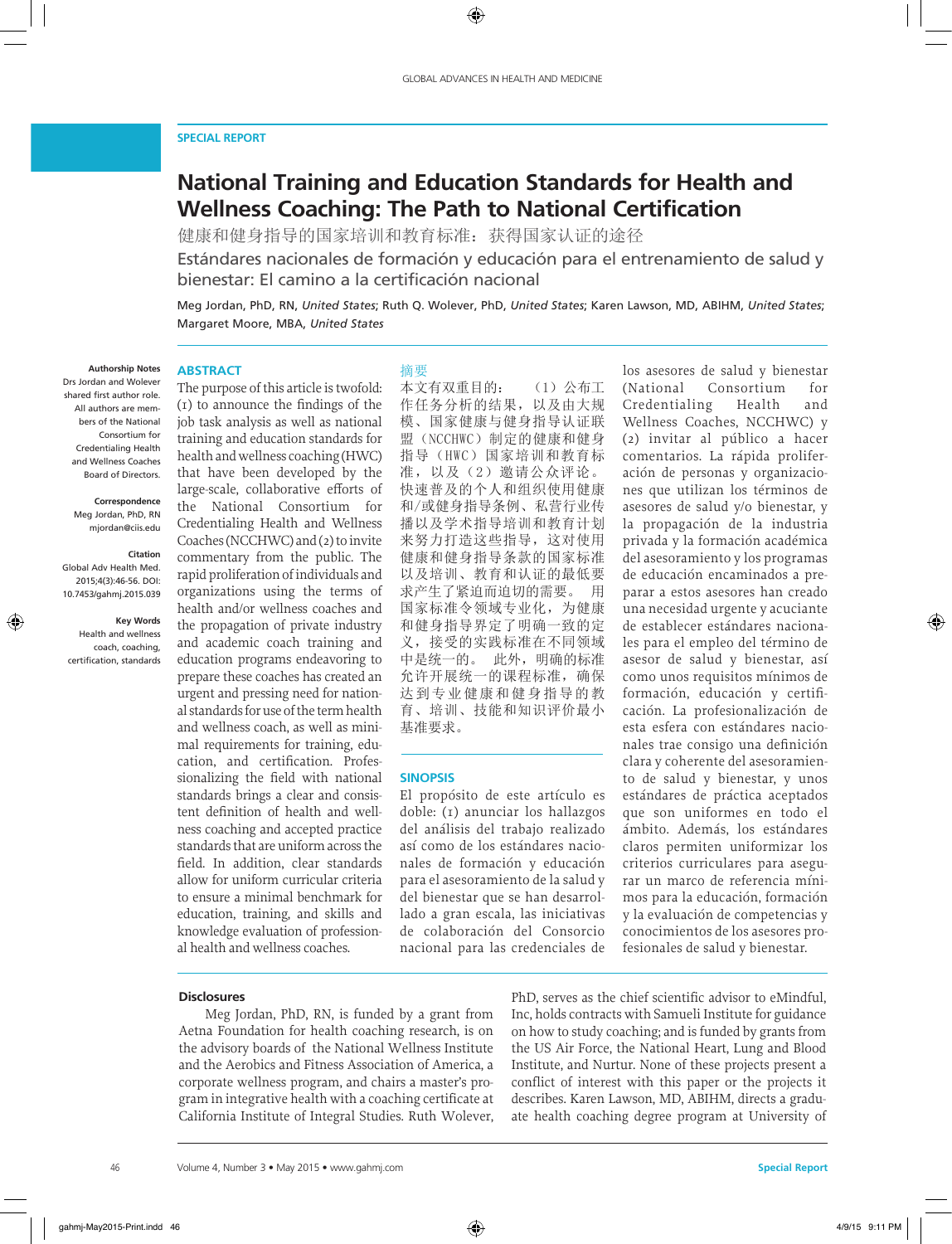Minnesota, Minneapolis, and has no outside grant support. Margaret Moore is founder and CEO of Wellcoaches Corporation, Wellesley, Massachusetts, co-director of the Institute of Coaching, McLean Hospital, Belmont, Massachusetts, and a faculty member of Harvard University Extension School, teaching a coaching psychology program.

Mational standards for the use of professional<br>
titles, best practices, and educational bench-<br>
marks strengthen a nascent profession by cre-<br>
ating a reasonable expectation among the public as to titles, best practices, and educational benchating a reasonable expectation among the public as to what the roles of that title are and are not—in this case, the role of a health and wellness coach. Similarly, high-quality educational standards strengthen professional output by encouraging educators and trainers to upgrade the content of curricula, evaluate the effectiveness of learning outcomes, and advance intellectual and practical education for enhancement of the profession. All healthcare and allied professions including even those not yet consistently licensed in all 50 states, such as massage therapists and naturopathic doctors—develop professional standards for education and performance. It is time now for the relatively new profession of health and wellness coaching to implement a national certification that reflects standards identified and agreed upon through best practices for use of the term *health and wellness coach*, education, training and competent, ethical practice. This will allow the profession to evolve and expand for the benefits of its members, those it serves, and the larger system.

The public is often confused about what certification means. Typically, before professions arrive at the stage of licensure, they are regulated/governed by national certification. In truth, anyone can create a "certification program" by awarding a "certification" at the end. (This is different than a "certificate of attendance" that simply indicates one has completed the program.) Many groups have endeavored to "certify" health and wellness coaches, to fill the gap left by the absence of a national or otherwise recognized standard, when the certification does not actually mean anything about meeting a national or otherwise recognized standard. A certifying entity or its certification only has value to the degree that many individuals and organizations recognize it as a credible body that represents best standards.

This article presents a first iteration of collaboratively developed national standards, the culminating work to date of the National Consortium for Credentialing Health and Wellness Coaches (NCCHWC). Readers are invited to provide commentary on this 5-year, all-volunteer effort by submitting feedback on this at https://www.surveymonkey.com/s/W6ZFP8Y before June 30, 2015. The information presented is offered in the spirit of ongoing collaboration. Your time and input are appreciated by the NCCHWC.

### **Background and Historical Context**

Organized in 2010 (with nonprofit 501c3 status gained in 2013), the NCCHWC's goal to professionalize the expanding field of health and wellness coaching with an evidence-informed foundation has resulted in a rigorous, engaged process, which, at specific milestone events, solicited input from hundreds of stakeholders. Those stakeholders, donors, and advisors included professional associations in health promotion, coaching psychology, nursing, medicine, various allied health practices, and exercise physiology; authors, researchers, experienced coaches, subject matter experts; as well as private sector training and education organizations and experienced university educators in the field. Stakeholding organizations (listed on the NCCHWC website at www.ncchwc.org), such as the American College of Sports Medicine, the Academic Consortium for Complementary and Alternative Health Care, American Association of Diabetes Educators, and the International Coach Federation are acknowledged for their advising roles in this development. The Institute for Integrative Healthcare generously provided a seed grant to support the initial summit.

As anyone in healthcare can imagine, the road to consensus among so many individuals and organizations representing widely divergent viewpoints of what a health or wellness coach does (from reinforcing medical appointments to offering dietary advice) was filled with twists and turns, stops and starts. A majority of the work entailed bringing individual and organization constituents to a common understanding of the actual roles and responsibilities involved in professional health and wellness coaching (HWC), and then exploring the extent to which the offering of health and lifestyle information augments the actual coaching process. Therefore, after five years of passionate debate and collaborative exploration among diverse stakeholders, this announcement comes as an historic milestone for the establishment of national standards for the profession.

### **Mission of NCCHWC to Fulfill a Need**

The mission of the NCCHWC is to support individuals in improving their health and well-being, preventing and managing chronic disease, making important health decisions and optimizing their lifestyles to achieve their best possible overall wellbeing.1 That mission is pursued through the following 3-pronged approach:

1. To integrate knowledgeable, skilled, and credentialed professional health and wellness coaches into the healthcare system who facilitate lasting change of mindsets and behaviors to improve the health and well-being of individuals.

 This objective is in alignment with numerous federal directives. First, The Patient Protection and Affordable Care Act<sup>2</sup> holds a strong focus on prevention of chronic disease, and Title IV actually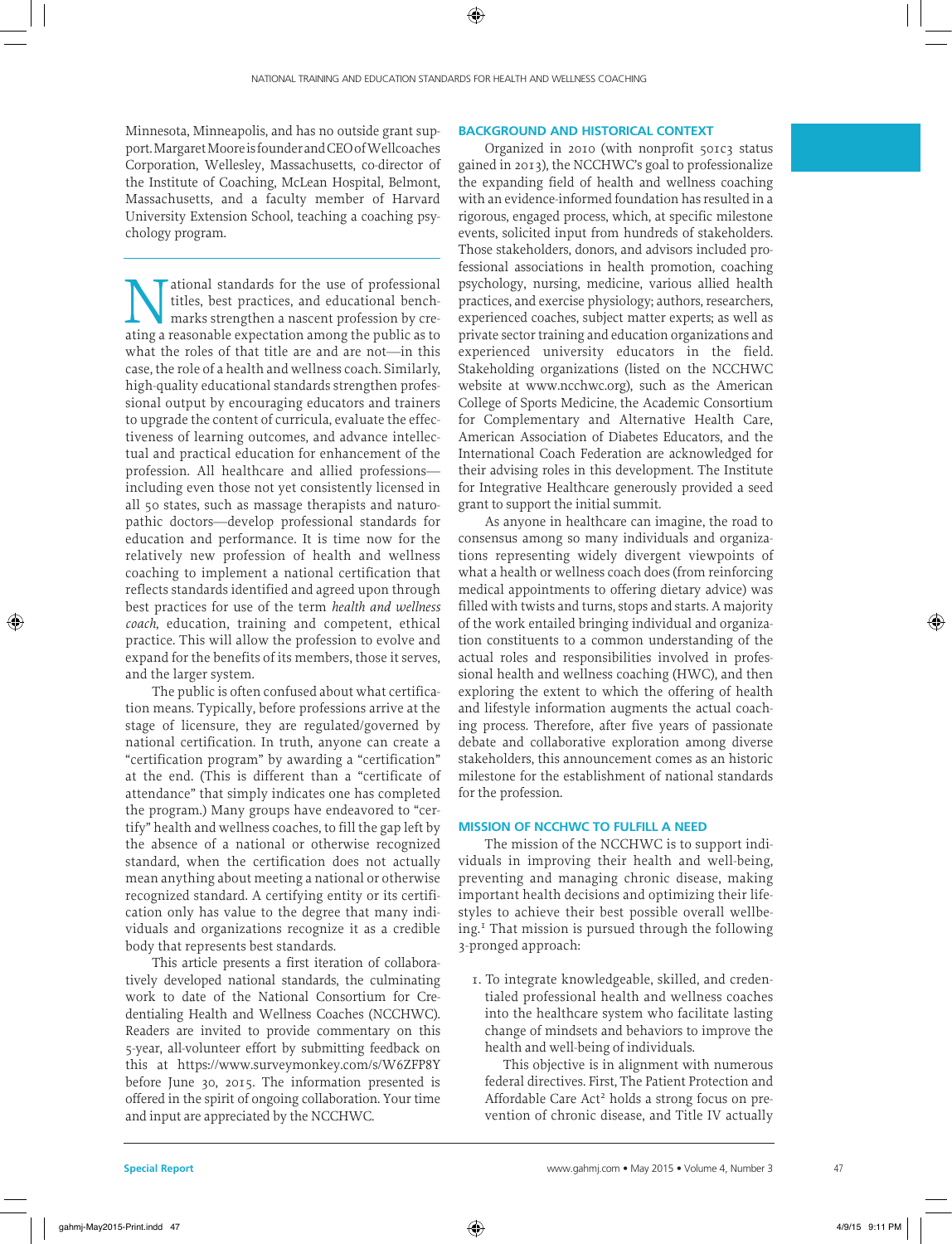called for the formation of the National Prevention, Health Promotion, and Public Health Council (NPC), chaired by the US Surgeon General and advised by public health experts who included authorities in health coaching among others.3 Second, the NCCHWC objective is in alignment with the 2013 announcement of the National Institutes of Health to fund research and clinical interventions that focus on creating health in individuals and populations and serves as a clarion call for those practices that utilize a whole-person individualized approach.4

2. To support integration of basic coaching skills into practices of health professions, so that healthcare providers are better able to catalyze and support engagement in health-enhancing lifestyles. For example, in the field of nursing: "Nurse coaches are strategically positioned and equipped to implement health-promoting and evidence-based strategies with clients and support behavioral and lifestyle changes to enhance growth, overall health, and wellbeing.5

3. To advance a collaborative research agenda and compile evidence on best practices. This would allow for refinement and further evaluation of health coaching methodology, as well as inform training and education practices.

For a more detailed discussion of this issue, see Wolever and Eisenberg 2011.<sup>6</sup>

 It became apparent that this mission would only be fulfilled by developing standards for the new role of health and wellness coach that could be implemented through a national certification process for health and wellness coaches. Best practices for such development required a job task analysis to define the role of a professional "health and wellness coach," as well as clear curriculum guidelines for coach training and education programs, such that upon completion of an accredited program, the graduate would have the ability to adequately perform predefined tasks.

While the NCCHWC mission equally supports the integration of coaching skills into other health and allied health or wellness professional roles, the certification process described in this article is most relevant for those who wish to practice as health and wellness coaches rather than just utilizing coaching skills within another profession. Most healthcare professionals are regulated through state licensure. Professionals who add coaching skills to their existing professions are held to the standards of their highest license; while they may legitimately need and desire coach training in order to learn and refine coaching skills, the ultimate regulation of their work will be done by their own state licensure board.

The need for national standards and certifica-

tion has been spelled out previously. $6-8$  In brief, the demand for innovative and effective interventions to stem the tide of chronic illness is paramount,  $9-12$ and health coaching addresses this need.<sup>13,14</sup>

As accountable care incentives shift responsibility for patient outcomes onto health care providers, hospitals and clinics will increasingly employ health coaches to promote self-management and wellness in high-risk patients. Employer demand for health coaches peaked in the 12 months after the passage of the Patient Protection and Affordable Care Act; as of November 2012, it remains elevated above pre-reform levels. Insurance carriers and disease management companies also continue to employ health coaches to reduce costs associated with patient care.

Nonetheless, the lack of a consistent and clear role definition has precluded forward movement of rigorous research, and development of consistent practice standards.<sup>6,8,13,15</sup>

### **The Collaborative Process: A Best Practice for Developing National Certification**

Expertise in health and wellness coaching has been emerging simultaneously in diverse fields. While much of the original research comes from psychology (ie, health psychology and motivational psychology)<sup>16-18</sup> and health promotion,<sup>19</sup> there are myriad contributions from the fields of nursing,<sup>5</sup> rehabilitation medicine,<sup>20-23</sup> and internal medicine,<sup>22,24,25</sup> as well as from nutrition<sup>26</sup> and exercise sciences.27,28 Growing numbers of stakeholders in academia, industry, and non-profit entities also have invested in training and educating health and wellness coaches. Hence, to develop a national certification has required a collaborative process that culls the wisdom, vision, and need from many invested parties. Through a participatory process conducted over 5 years, including a national, invitational summit in August 2010 with almost 70 autonomous stakeholders in attendance, the NCCHWC solicited expert opinion and ongoing dialogue on multiple facets of health and wellness coaching. Interested members of the summit and subsequent volunteers formed several project teams to consolidate this information. The Certification and Competencies Team, for example, crafted the following job definition for HWC following a 3-month process facilitated by certification development experts:

*Health and Wellness Coaches are professionals from diverse backgrounds and education who work with individuals and groups in a client-centered process to facilitate and empower the client to achieve self-determined goals related to health and wellness. Successful coaching takes place when coaches apply clearly defined knowledge and skills so that clients mobilize internal strengths and external resources for sustainable change.*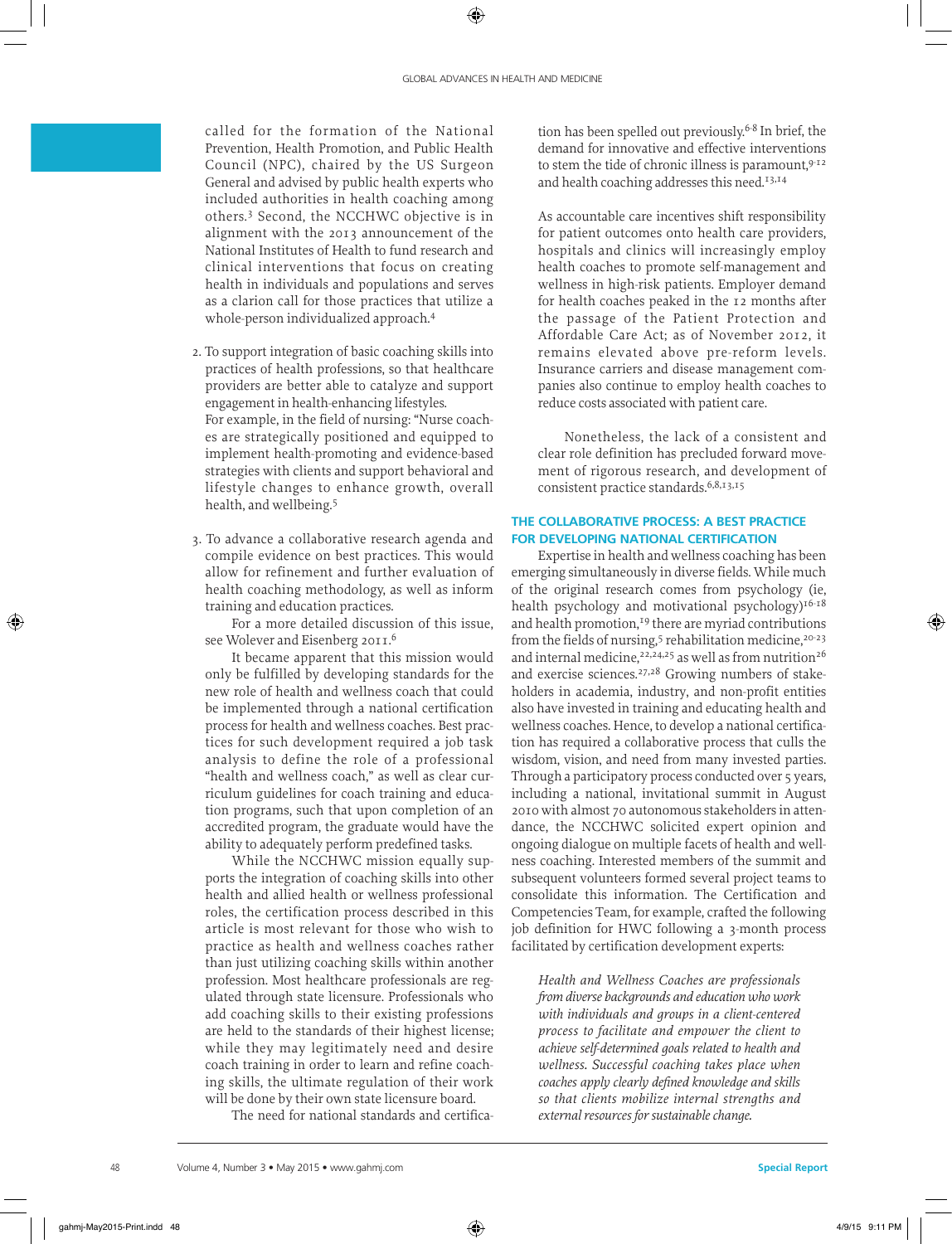The Training and Education Team compiled data on the intensity of coaching interventions (hours, frequency and duration of coaching interventions); nature of relationships (face to face, phone, virtual); skill basis of coaching (applied communication and behavioral change skills or techniques such as motivational interviewing); and knowledge domains (health, nutrition, exercise, stress management, emotional intelligence, coaching psychology). All began to recognize the wide variation in the use of the term *health and wellness coach*, ranging from being applied to paraprofessionals with minimal training in coaching skills to doctoral-level professionals with hundreds of hours of coaching skill training and extensive theoretical foundations expertise. The "coaching" interventions themselves ranged from directive advice-giving to elaborate individualized processes designed to evoke autonomous motivation and develop self-efficacy. While there was rarely complete agreement among all stakeholders on these facets of coaching, there was general consensus that the US healthcare system would greatly benefit from both the integration of basic coaching skills into the scope of practice of many current health providers, as well as the establishment of standards for a new professional, a health and wellness coach. This would require a collaborative best practice process to identify core competencies and training and education standards. After vetting several potential consultants, the board worked with Gerald Rosen, EdD, a well-qualified certification specialist and consulting psychometrician with 32 years of experience, to lead a job task analysis (JTA) and subsequent validation study.

### **Job Task Analysis and Validation Survey**

The JTA, also referred to as a practice analysis, is the most commonly used process to define the actual tasks done as part of a given job, and subsequently what skills development and training are required for individuals to be able to perform the defined tasks.<sup>29</sup> Thirty-eight practicing professional health and wellness coaches were nominated by the executive committee of the board of directors of NCCHWC to participate on a panel of 15 subject matter experts (SMEs) selected to represent the field. The final SMEs were selected from this field based on information about their current practice, educational background, coach training, professional background, and socio-demographic status with an attempt to balance multiple factors and achieve the broadest possible representation of the national field. While it proved challenging to include racially and ethnically diverse participants in both the nomination pool and sample (of the final 15 members, there were 2 males, no Hispanics or blacks, and only 1 person who identified herself as of Asian/Pacific Native descent), this may well be a reasonable representation of the current health and wellness coaching population in the United States. The group did represent significant diversity in terms of age (range of 26 y to 71 y), education (bachelors to doctoral degrees) and professional background (eg, nurses, psy-

#### **Previous Reports**

The May 2013 and July 2013 issues of *Global Advances in Health and Medicine* on health coaching present a series of original research, reviews, case reports, healthcare policy discussions, editorials, and interviews with some of the leaders in the field. Health coaching has emerged as an important example of global convergence in healthcare and a systems-oriented approach integrated with a teambased approach to healthcare, as evidenced by these articles.<sup>30</sup>

chologists, dietician, exercise physiologists). The 15 members had attended numerous coach training and education courses, totaling 17 distinct programs, and interestingly, all but one of the panel members had attended multiple courses. They also practiced in a broad span of settings, and 8 of the 15 maintained clinical licensure in their clinical professions.

### **Defining the Role/Job of Health and Wellness Coach**

JTA panel members were gathered in Indianapolis, Indiana, for a 2.5-day working meeting in March of 2014 that led to careful defining, in concrete action terms, of the small and specific tasks that they perform from the start to the end of a coaching intervention, session by session. Once consensus was achieved on the main tasks, the step-by-step processes were reviewed again and again to ensure completeness of the task list. Panel members emphasized that the sequence of coaching tasks is generally more emergent than linear, in order to meet clients where they are during each stage of the process. JTA panel members then determined the relative frequency and importance of each task. Some tasks are performed only rarely but are essential for a coach to undertake because of their high impact. Other tasks may be done frequently but are of limited criticality. In order to be included as part of the job definition, a task must be performed relatively frequently by the majority of practitioners or be of such critical importance that it would be unreasonable to leave it out of the job description.<sup>29</sup> Panel members weighted each task grouping (ie, domain) based on frequency and importance.

The final task list was subsequently formatted into a survey, and 4026 health and wellness professionals were invited to answer from their experience base how often they performed each specific task and how important that task is to their work. The outcomes of such a validation survey can either validate or suggest the need to refine the job task list created by the JTA panel members. Responses of the survey participants can then be compared to the JTA panel in terms of their assessment of frequency and importance of tasks, as well as assess whether any additional tasks need to be included. Survey invitees represented graduates of more than a dozen known coach training and education programs, as well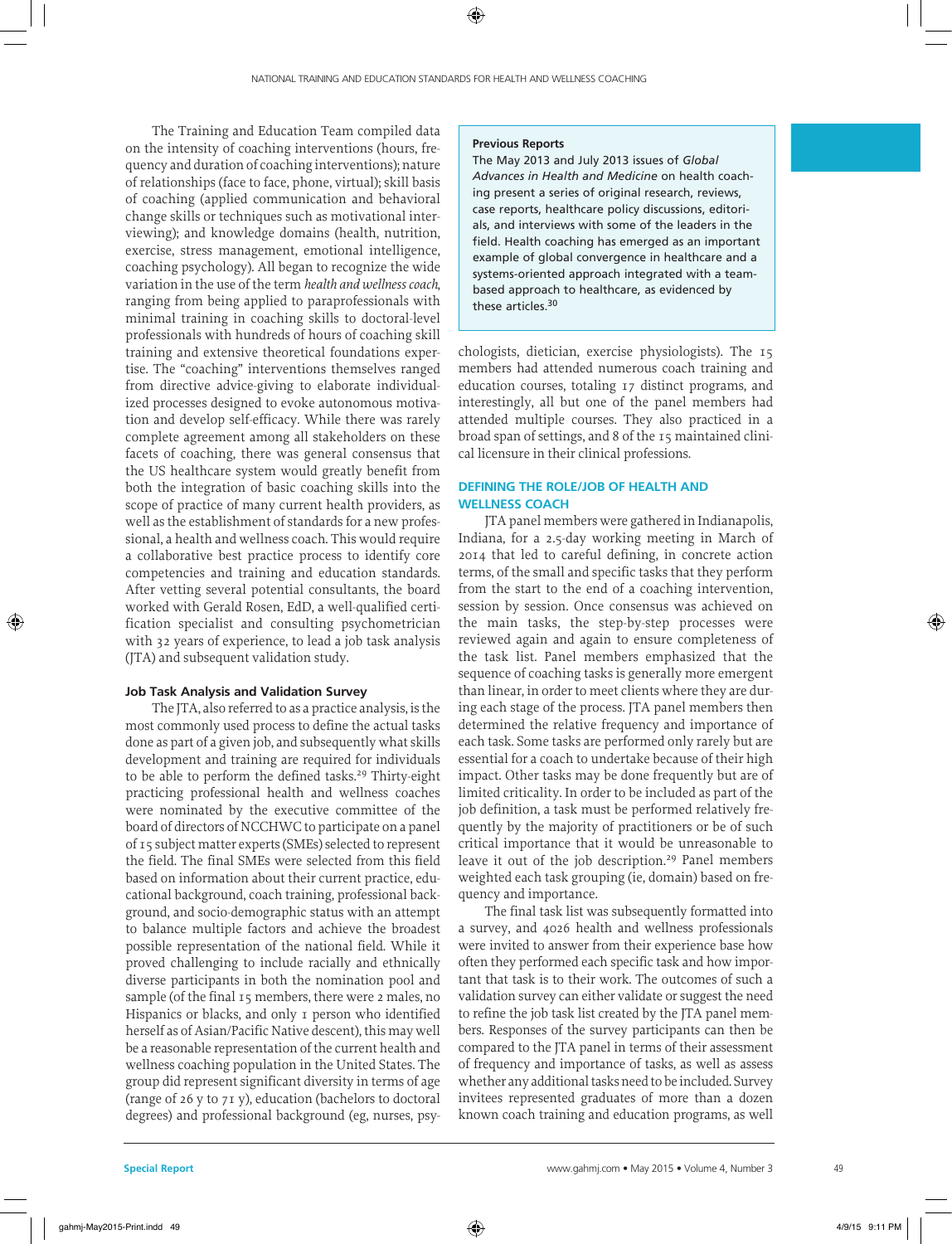as practicing coaches from organizations with established internal training programs. A total of 1031 individuals responded, making a response rate of 25.6%. Those who were not afforded the opportunity to complete the remainder of the survey were the 146 of the 1031 respondents who indicated that they were not currently practicing as health or wellness coaches. Thus, 885 respondents completed the validation survey. While specific findings will be reported in the future, the findings demonstrate a strong and consistent degree of support for the job task analysis (JTA) and the importance ratings demonstrated that all of the tasks merit inclusion in the final certification examination.

### **Developing the National ExamINATION and Certification Process**

To ensure the accuracy, fairness, and validity of the examination process, the NCCHWC has followed best practices.29 The NCCHWC National Certification Examination will be a test with approximately 150 multiple-choice questions based on the job tasks identified and validated in the JTA. The questions will be drawn from a test item "bank" of 300 questions that have undergone review by an independent review team comprised of working health and wellness coaches who have no conflict of interest as representative of education or training organizations. Item test writing follows a best practice procedure that assures that the item tests something relevant and nontrivial, reflects current best practices in health and wellness coaching, and is stated clearly so that the knowledgeable candidate will be able to select the correct choice without undue hesitation.

In addition to developing the content for the national examination, the minimal necessary criteria required to allow an individual to sit for the examination had to be determined. These criteria have been in discussion since the NCCHWC summit in 2010 and have been perhaps the most challenging of all areas in which to reach consensus. There will be, by necessity, two stages for the evolution of this national certification process. The initial, and transitory, phase-in must take into account the lack of standardization and accreditation for existing training and education programs, the wide diversity of backgrounds, and the value of knowledge and skills obtained through practice in the field of a newly forming profession. We anticipate that this initial phase-in will last for 16 months from the date of this publication. The second, and permanent phase, is one in which programs have become formally accredited, and only graduates from such accredited programs will be potentially eligible to meet the criteria to sit for national certification. This is discussed in more detail later in this paper, in the section "Two Phase-In Periods for NCCHWC National Certification" but it is critical to emphasize

- currently practicing coaches who wish to become certified should do so during this initial stage, before potential eligibility lapses;
- existing training and education programs that

complete skills evaluation of their students prior to program completion may apply, during the next 4 months, to be accepted into a 1-year temporary accreditation status, which will facilitate their graduates in being permitted to sit the examination; and

• existing and newly developing training and education programs that intend to have their graduates be eligible for national certification will need to apply for accreditation through the NCCHWC over the next 12 months.

### **Development of Training and Education Standards**

Following best practice procedures, the validated survey findings served as the "marching orders" for articulating national training and education standards that ensure that health and wellness coach training programs appropriately train and educate individuals. Graduates must have not only the requisite theoretical and practical knowledge to understand and communicate with clients and other health professionals about the coaching role of a health and wellness coach but also be able to demonstrate adequate competency, with skills necessary for performing the required tasks.

As part of this process, 19 SMEs had previously convened for a 3-day working meeting in Minneapolis, Minnesota, in August 2014 to carefully review the results of the JTA as well as the proposed list of skills and knowledge required to competently perform the job delineated in the JTA. The meeting was professionally facilitated by Dawn Snyder, PhD, a certified performance technologist and certified DACUM (Designing A CurriculUM) facilitator from the Center on Education and Training for Employment at Ohio State University, Columbus. With 30 years of experience in curriculum architecture, competency development, and performance analysis, the facilitator led the discussion of necessary curriculum with the leaders of 20 health and wellness coaching programs from universities, associations, government, corporate, and other private sector programs. While the knowledge and skills lists as well as the prerequisites could not be confirmed until the conclusion of the validation study of the JTA, it was important to build collaboration among training programs so that prerequisites reflected a true consensus.

Executive committee members of NCCHWC spent the next 4 months developing the national training and education standards, drawing from the early collaborative work of the Training and Education team (2010- 2013) of the NCCHWC but making sure that each standard had a basis in the newly validated JTA. Although it is tempting to want to incorporate new findings in coaching psychology or enticing new bits of research from neuroscience or motivational research, the executive committee wishes to emphasize the importance of not straying from the JTA in the development of educational standards and a national certification process. For example, if three-quarters of the working health and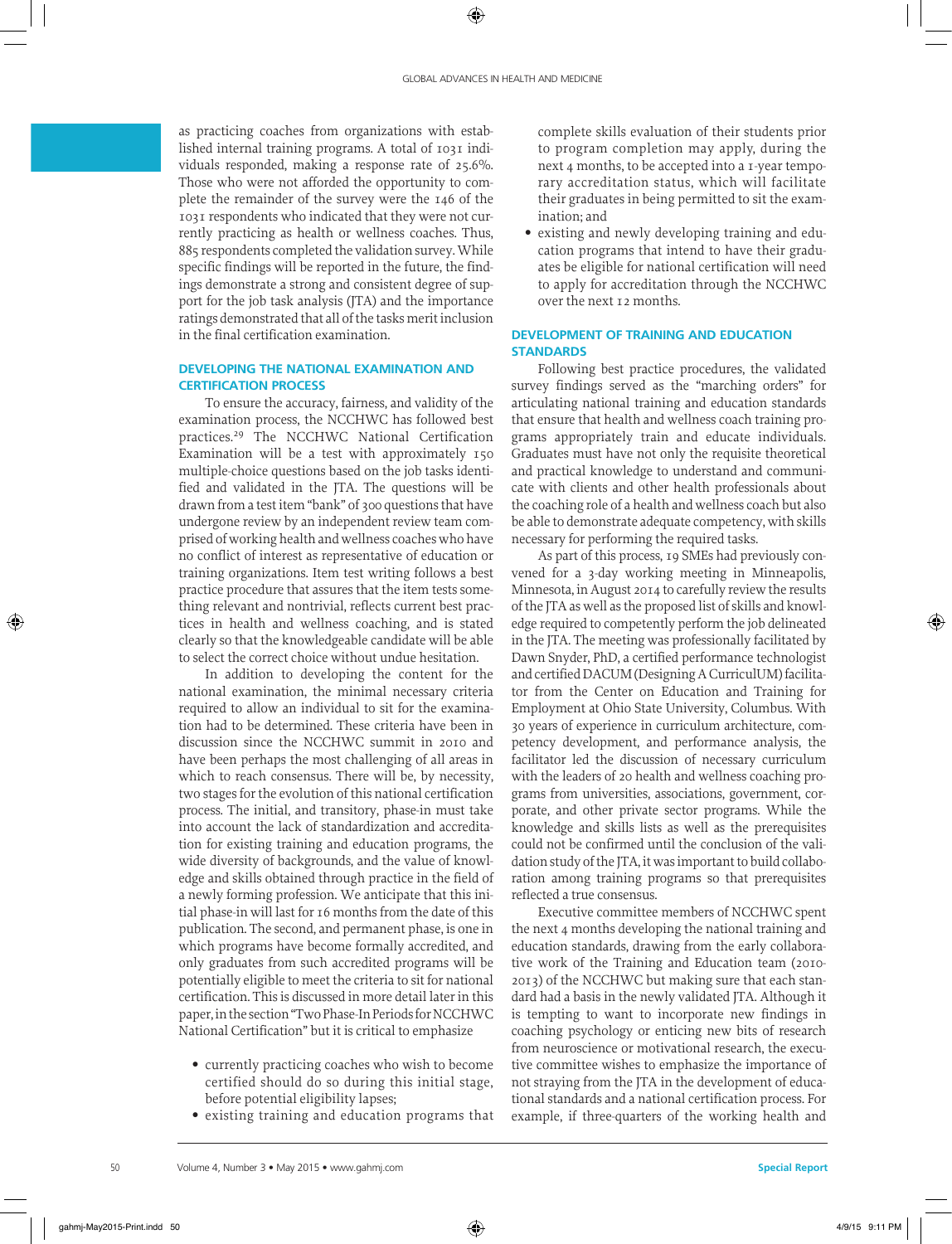wellness coaches sat for an examination and failed it because the examination presented material that was never deployed in the normal course of a working session, then the examination would prove inconsequential and invalid to the profession. It would not be testing relevant material to the practice of health and wellness coaching. Therefore, the national standards as well as the national written examination (expected to be available by early 2016) are both representative of the specific job tasks identified and validated in the JTA process.

### **Recommended Health and Wellness Coach Training and Education Standards**

The following training and education standards are recommended by the NCCHWC for practitioners to become certified:

### **1. Satisfaction of Minimal Credential Requirements for NCCHWC Certification**

Health and wellness coaches must have one of the following combinations of academic and professional credentials in order to be eligible to apply for the NCCHWC certification. These credentials will be verified by NCCHWC accredited health and wellness coach training programs prior to graduation from such programs (after the phase-in, once programs have become accredited.)

- a. Clinical license (active or voluntarily surrendered within the past 5 years) plus a minimum of an associate's degree
- b. Bachelor's degree or higher in a health-related domain
- c. Bachelor's degree or higher in a non–health related domain plus 2000 hours work experience in health, allied health, and wellness. Helping professionals without health-related degrees to be included in this category:
	- i. Those who have DETC-accredited fitness certification, NCCA-accredited fitness certification, or yoga alliance training
	- ii. Ministers, hospice workers, pastoral counselors, teachers, healthy food chefs, whole foods advocates, and coaches credentialed by the International Coaching Federation
- d. Given that the process is new and there is much to learn, the NCCHWC board allows for the likely possibility that there are individuals who would make exceptional coaches but who do not meet the criteria as specified above. That being the case, the board also allows for those who do not meet the criteria to petition to apply for the certification by submitting their academic credentials and work experience with a justification for special consideration of their individual cases.

**2. Successful Completion of an NCCHWC-accredited Training and Education Program Including Passing of Practical Skills Evaluation** (Skill testing based on

NCCHWC guidelines will be confirmed during the program accreditation process.)

The training and education programs should have curricula that deliver the knowledge and skills training required for individuals to perform the tasks as defined by the JTA (Table). In addition, these programs should assess practical skills performance and require the demonstration of safe, basic competency before individuals may graduate from their programs. Education, practical training and demonstrations of hands-on competency are all nearly universal requirements for healthcare professionals.31

Prior to the establishment of accredited programs, individuals must have met these specific minimal educational hours before being eligible to apply for the certification examination:

- 1. A minimum of 30 real-time synchronous contact hours devoted to practical skills development including coaching practice, demonstrations, and mentoring, and focused upon JTA tasks and skills outlined in the Table.
- 2. Completion and passing grade for a practical skills evaluation (aligned with the JTA practice analysis) by an approved training program; or if the candidate coach has not completed a practical skills evaluation, the individual completes three private mentor coaching sessions, which include feedback on skill level and need for further skill development (explained further below).
- 3. Knowledge acquisition of the basic principles of healthy lifestyles. (While 15 contact hours will be required in accredited programs, during this transition phase, students may have become independently educated in this area.)

In order to become an NCCHWC-certified health and wellness coach, the successful applicant must have obtained foundational comprehension of basic healthy lifestyle principles, as well as understand how to discern whether information is from credible sources. Health and wellness coach training and education programs will typically embed this education within their programs. During this transition period, if coaches do not have at least 15 contact hours of healthy lifestyle instruction within their training or education programs, the NCCHWC emphasizes the importance of obtaining this knowledge at the current time, and recommends the agreed-upon, widely accepted basic information available at the "Healthy Living" site at http://www.cdc.gov/HealthyLiving/. This site provides a wide array of topics such as nutrition and healthy weight guidelines that are essential for good health and disease prevention and provides evidence-based research, tips, and information that would be acceptable to the majority of licensed healthcare providers. Other credible professional association sites that offer this wide spectrum of basic information are the American College of Lifestyle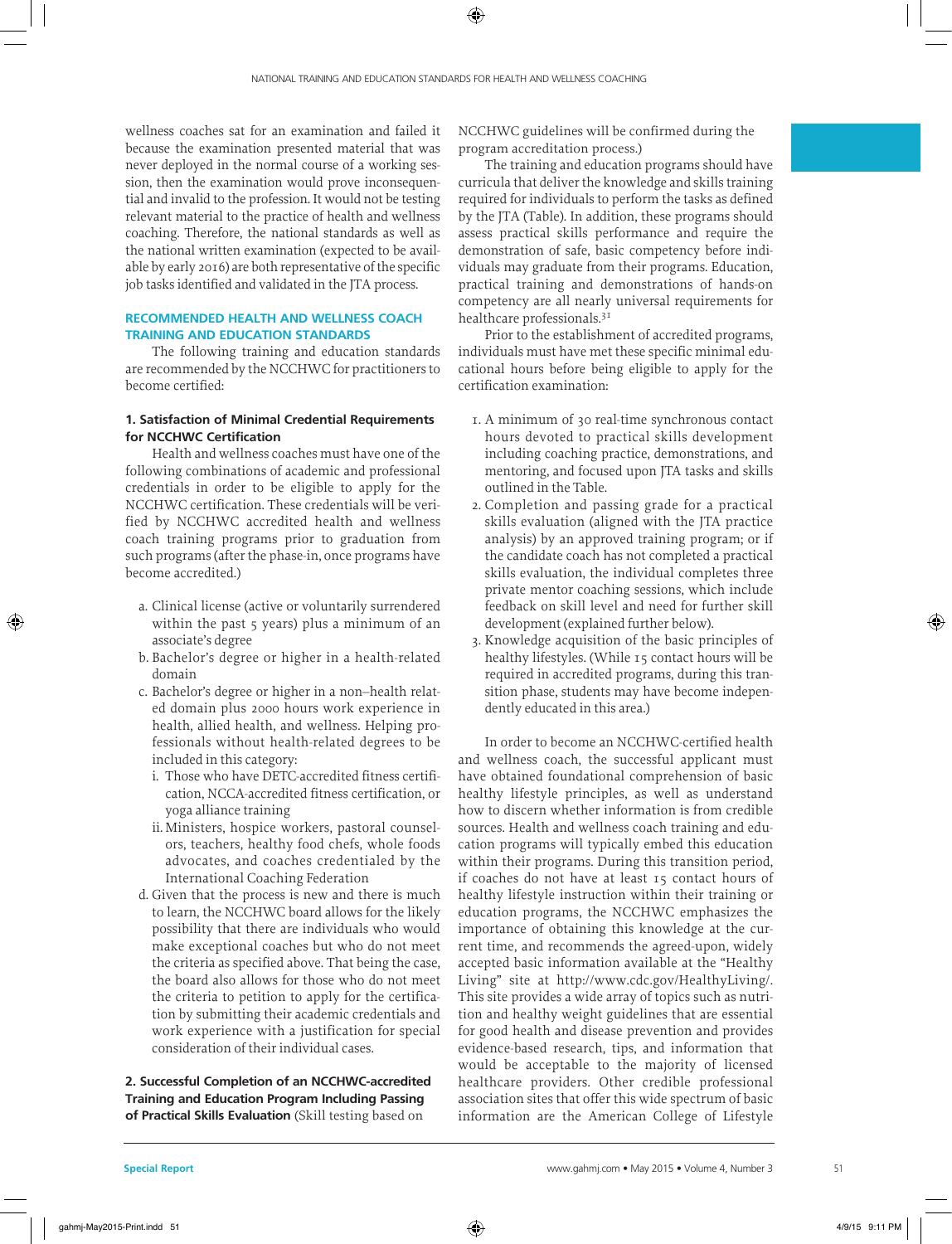#### **Table** Health and Wellness Coaching Job Task Analysis Findings

#### **(25%)a Domain I**

The tasks that comprise and define this domain are concerned with the activities that take place in the initial stages of the coaching process.

- T-1 Explain the coaching process.
- T-2 Obtain information about why coaching is sought, desired outcomes, priorities, personal strengths, and challenges.
- T-3 Determine if the individual is a candidate for health and wellness coaching.
- T-4 Explore motivation and assess readiness for change.
- T-5 Jointly create a coaching agreement that includes roles, expectations, practice-specific processes, fees, and frequency, mode, and length of sessions.

#### **(40%)a Domain II**

The tasks that comprise and define this domain are used throughout the health and wellness coaching relationship and are the most central to the coaching process.

- T-6 Assist the client in creating a description of their ideal vision of the future.
- T-7 Establish or identify the present situation, past history, previous successes and challenges, resources, etc, associated with the client's vision.
- T-8 Explore and evaluate the client's readiness to progress toward the vision.
- T-9 Proposed new task: Invite the client to identify and explore patterns, perspectives, and beliefs that may be limiting lasting change.
- T-10 Work with the client to establish goals that will lead to the vision.
- T-11 Work with the client to develop a series of steps that will lead to the achievement of client-selected goals.
- T-12 Elicit the client's commitment to and accountability for specific steps.

#### **(30%)a Domain III**

The tasks and knowledge that comprise and define this domain are concerned with the activities that address the client's evaluation and integration of progress.

- T-13 Collaborate as the client evaluates success in taking steps and achieving goals.
- T-14 Work with the client to maintain progress and changes.
- T-15 Collaborate as the client reassesses goals and makes modifications based on personal decisions and progress made.
- T-16 Assist the client in articulating learning and insights gained in the change process.
- T-17 Work with the client to develop a post-coaching plan to sustain changes that promote health and wellness.

#### **(5%)a Domain IV**

The tasks that comprise and define this domain underlie all health and wellness coaching practice and the professional behavior of coaches.

- T-18 Health and wellness coaches practice in accordance with applicable laws and regulations.
- T-19 Health and wellness coaches practice in accordance with accepted professional standards and within the limits of their scope of practice.
- T-20 Health and wellness coaches practice in accordance with the accepted standards of professional ethics.
- T-21 Health and wellness coaches engage in a continuous process of training and education to become more proficient in their practice and to ensure that their practice-related knowledge and skills remain current.

#### **Knowledge**

The competent and effective performance of health and wellness coaching tasks requires knowledge of:

- K-1 Techniques for establishing and maintaining rapport
- K-2 Communication techniques (verbal and nonverbal)
- K-3 Coaching assessment techniques (eg, information gathering, appreciative inquiry, nonjudgmental questioning, motivational interviewing)
- K-4 Personal client information that pertains to the coaching process
- K-5 Health and wellness coaching process and models
- K-6 Models of motivation and behavior change (eg, transtheoretical, Maslow, self-regulation, self-determination theories)
- K-7 Techniques for providing or sharing information and resources within the coaching relationship
- K-8 Techniques for enhancing self-awareness
- K-9 Goal-setting techniques
- K-10 Basic, evidence-based healthy lifestyle recommendations by credible sources
- K-11 Behavior tracking techniques

 $a \pm 3\%$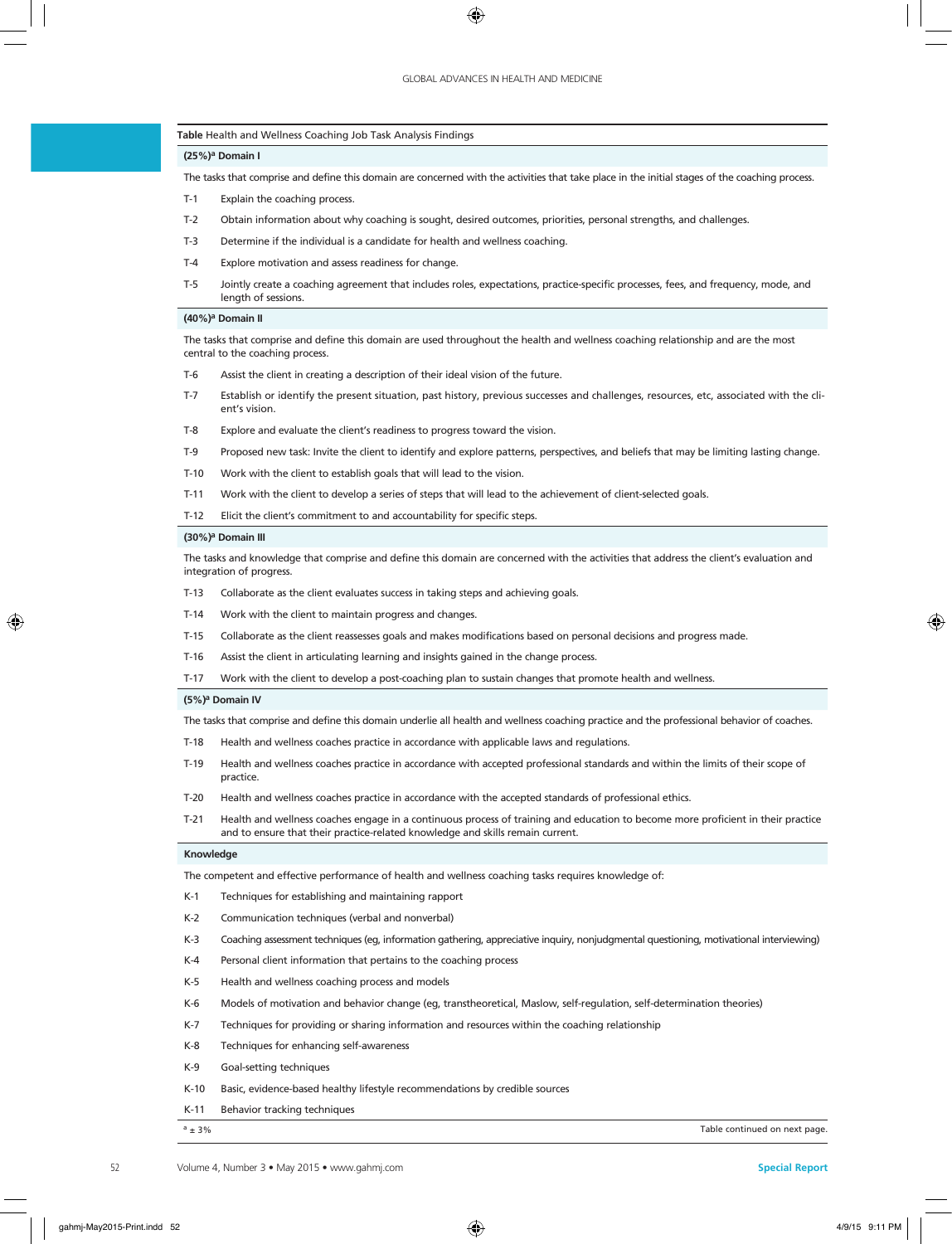#### **Table** Health and Wellness Coaching Job Task Analysis Findings (*cont.*)

| <b>Skills</b>                                                                                   |                                                                 |        |                                            |
|-------------------------------------------------------------------------------------------------|-----------------------------------------------------------------|--------|--------------------------------------------|
| The competent and effective performance of health and wellness coaching Tasks requires skill in |                                                                 |        |                                            |
| $S-1$                                                                                           | Establishing and maintaining rapport                            | $S-20$ | Building self-awareness (coach and client) |
| $S-2$                                                                                           | Establishing trust                                              | $S-21$ | Self-care (coach and client)               |
| $S-3$                                                                                           | Providing support                                               | $S-22$ | Goal setting                               |
| $S-4$                                                                                           | Displaying empathy                                              | $S-23$ | Selecting outcome measures                 |
| $S-5$                                                                                           | Mindful presence                                                | $S-24$ | Behavior tracking                          |
| $S-6$                                                                                           | Respectful interaction                                          | $S-25$ | Observation                                |
| $S-7$                                                                                           | Active listening                                                | $S-26$ | Responding to client resistance            |
| $S-8$                                                                                           | Open-ended questioning                                          | $S-27$ | Enhancing self-efficacy                    |
| $S-9$                                                                                           | Communicating                                                   | $S-28$ | <b>Building positivity</b>                 |
| $S-10$                                                                                          | Information gathering                                           | $S-29$ | <b>Building autonomy</b>                   |
| $S-11$                                                                                          | Assessment and evaluation                                       | $S-30$ | Reframing                                  |
| $S-12$                                                                                          | Interpreting assessment findings                                | $S-31$ | Focusing and redirecting                   |
| $S-13$                                                                                          | Structuring the coaching process                                | $S-32$ | Using metaphor                             |
| $S-14$                                                                                          | Recognizing emotions (coach and client)                         | $S-33$ | Time management                            |
| $S-15$                                                                                          | Motivating for behavior change                                  | $S-34$ | Stress management                          |
| $S-16$                                                                                          | Applying change processes                                       | $S-35$ | Self-management                            |
| $S-17$                                                                                          | Decision making                                                 | $S-36$ | Setting boundaries                         |
| $S-18$                                                                                          | Evaluating research and resources                               | $S-37$ | Documenting                                |
| $S-19$                                                                                          | Providing information and resources within the coaching process | $S-38$ | Collaborating with other professionals     |

Medicine (www.lifestylemedicine.org) and the American College of Sports Medicine (www.acsm. org). Advanced health coaches may always pursue specializations in diabetes prevention, disability, environmental health, fitness training, maintaining healthy body mass index, reducing health disparities among minorities, stroke and heart disease prevention, sleep hygiene, tobacco cessation, or any number of topics. A recommended list of healthy lifestyle knowledge sources is available at www.ncchwc.org.

### **3. Successful Completion of 50 Documented Coaching Sessions of at Least 20 Minutes Duration Each.**

Candidates need to acquire a wide range of meaningful health and wellness coaching experiences. These sessions should be no less than 20 minutes in duration and can be either paid, bartered, or provided pro bono; they may not be sessions with family, friends, or classmates. The NCCHWC also emphasizes that these sessions be representative of authentic coaching using coaching facilitation processes and not solely educational or consulting sessions. A documented log in health coaching is distinct from a coaching log in other branches of coaching due to HIPAA requirements and the need to protect client confidentiality. Therefore, the required log must include coded identity, date, session time, total sessions and hours, and pertinent issues. During the phase-in transition period (see below), a certification management company hired to administer the national certification will verify the documented sessions. After the transition period, verification of these sessions will be completed by the NCCHWC accredited HWC training and education programs.

### **4. Successful Completion of a National Certification Examination**

NCCHWC-certified health and wellness coaches must have successfully passed the NCCHWC Certification Examination. The passing rate (percentage of candidates passing the test vs percentage of candidates failing the test) on most certification examinations ranges from 60% to 85%. The passing score (number or percentage of questions that must be answered correctly in order to pass the test) will be determined via a criterion-referenced methodology. Passing rates are designed to differentiate candidates who demonstrate knowledge from those who cannot. Ongoing validation studies of the examination content and the passing rate will be conducted by the certification management agency and overseen by the NCCHWC. The examination will be a standardized achievement test that measures application of practicerelated knowledge for the health and wellness coaching profession; its development process is described above and in a forthcoming article.

### **Criteria for Future Health and Wellness Coach Training and Education Program Accreditation Will Include the Following:**

### **A.** *Faculty Credentials*

Whether the training and education program is a private sector, university or college certificate program or degree, in-house corporate training, or hospitalbased program, faculty should have

• a graduate degree in a health field (eg, MPH, MSW, MD, PhD, PsyD, MSN, DrPH)a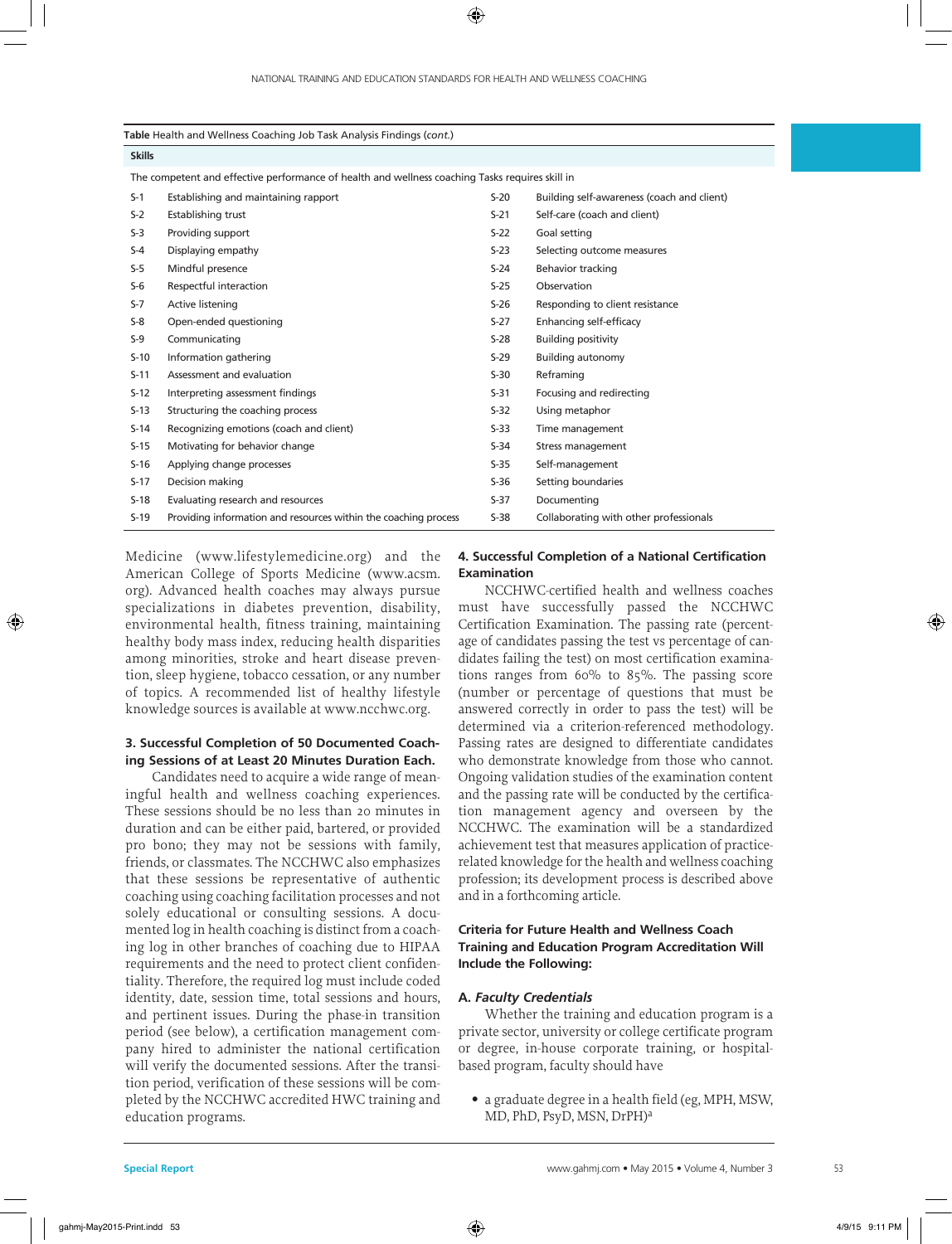- a minimum of 125 hours of coaching training and education in core coaching competencies
- at least 300 documented hours of coaching practice
- (after 2016) NCCHWC health and wellness coach certification<sup>a</sup>

a This requirement may be phased in, with initially only a certain minimal percentage of faculty being required to comply with this standard.

### **B.** *Mentor Coach Credentials*

Schools and training programs that employ mentor coaches to assist in the education of health and wellness coaches should follow these NCCHWC standards. Credentials for mentor coaches and practical skills assessment include having

- A graduate degree in the health field (MPH, MSW, MD, PhD, PsyD, DrPH);
- completed at least 125 hours of coach training and education in core competencies;
- completed at least 200 documented coaching hours;
- completed at least 10 hours of training and supervision for becoming a mentor; abd
- (after 2016) NCCHWC health and wellness coach certification

### **C.** *Training and Education Hours*

While acknowledging that health and wellness coaching is honed through a lifelong pursuit of self-reflection, self-care, role-modeling, and continuous learning, the NCCHWC has set forth the following minimum standard of 78 contact hours of training and education in tasks, knowledge, and skills as defined by the JTA, outlined in the Table. Students must have completed:

- A minimum of 30 real-time synchronous contact hours devoted to practical skills development including coaching practice, demonstrations, and mentoring, and focused upon JTA tasks and skills.
- A minimum of 30 contact hours devoted to coaching education to impart the coaching knowledge vital to competent performance of and communication about the coaching tasks. At least 10 of these hours must be real-time or synchronous learning about application of coaching knowledge to practical skills and tasks.
- A minimum of 15 contact hours, synchronous or asynchronous, devoted to healthy lifestyle knowledge (see detailed recommendations in previous section.)
- Three 1-hour private mentor coaching sessions, delivered by a qualified mentor coach for private training firm or faculty member for academic institution, to provide evaluation and feedback on how to improve their individual practice skills.
- Completion of a practice skills evaluation that is graded by a qualified examiner (same qualifications as a mentor coach) or academic faculty member and has an established pass/fail standard.

### **D.** *Practical Skills Evaluation*

The HWC training and education programs should have a means for practical skills evaluation. The fundamental basic skills recommended for assessment by the individual school or training program are listed in the second portion of the Table. A practical skills demonstration with written evaluation is required. Programs should retain their individual pedagogical philosophies and unique approaches to educating health and wellness coaches. These recommended standards for practical assessment are offered by NCCHWC as a measure of minimum core competencies for those entering the profession.

## **Two-stage Phase-in Period for NCCHWC National Certification**

**Stage 1 Phase-in: 3-month Period.** NCCHWC acknowledges that time is needed by the training and education programs to adjust curricula to meet these new standards for accreditation. Hence, a two-stage phase-in period will be required. The first will last for 3 months, beginning 30 days from the date of publication of this article. During this phase, HWC training and education programs will apply to be considered under the initial transition period. Programs will be accepted if they clearly required their trainees to demonstrate coaching skills in all 4 domains of the JTA in live synchronous training and education sessions. (Note as explained below, individual coaches will be required to list courses and content of healthy lifestyle knowledge in this two-stage phase-in). While the hours of training required may understandably differ for this initial transition phase, the demonstration of practical skills acquisition is a must to be included in the initial transition process. The NCCHWC will approve "initial transition period" programs over the fourth month following publication of this article and compile a list of temporarily approved programs. While any individual can apply for NCCHWC certification, the path will be different depending on whether or not the individual graduated from one of these programs. Once a master list is posted on the NCCHWC website, Stage 2 of the transition period will begin.

**Stage 2 Phase-in: 12-month Period.** Four months post-publication of this article, the second stage of the phase-in will begin and will continue for 12 months.

A.Individual Health and Wellness Coaches:

During this Stage 2 period, individuals who apply for NCCHWC certification within the first year of its availability will need to meet the criteria. All candidates will have to document their hours of training, including content hours in healthy lifestyle knowledge, which may have been acquired outside of their main coaching training program. Those individuals who graduated from programs approved during the stage I or "initial transition" period will be considered to have satisfactorily met the skills portion of criteria no. 2, while those who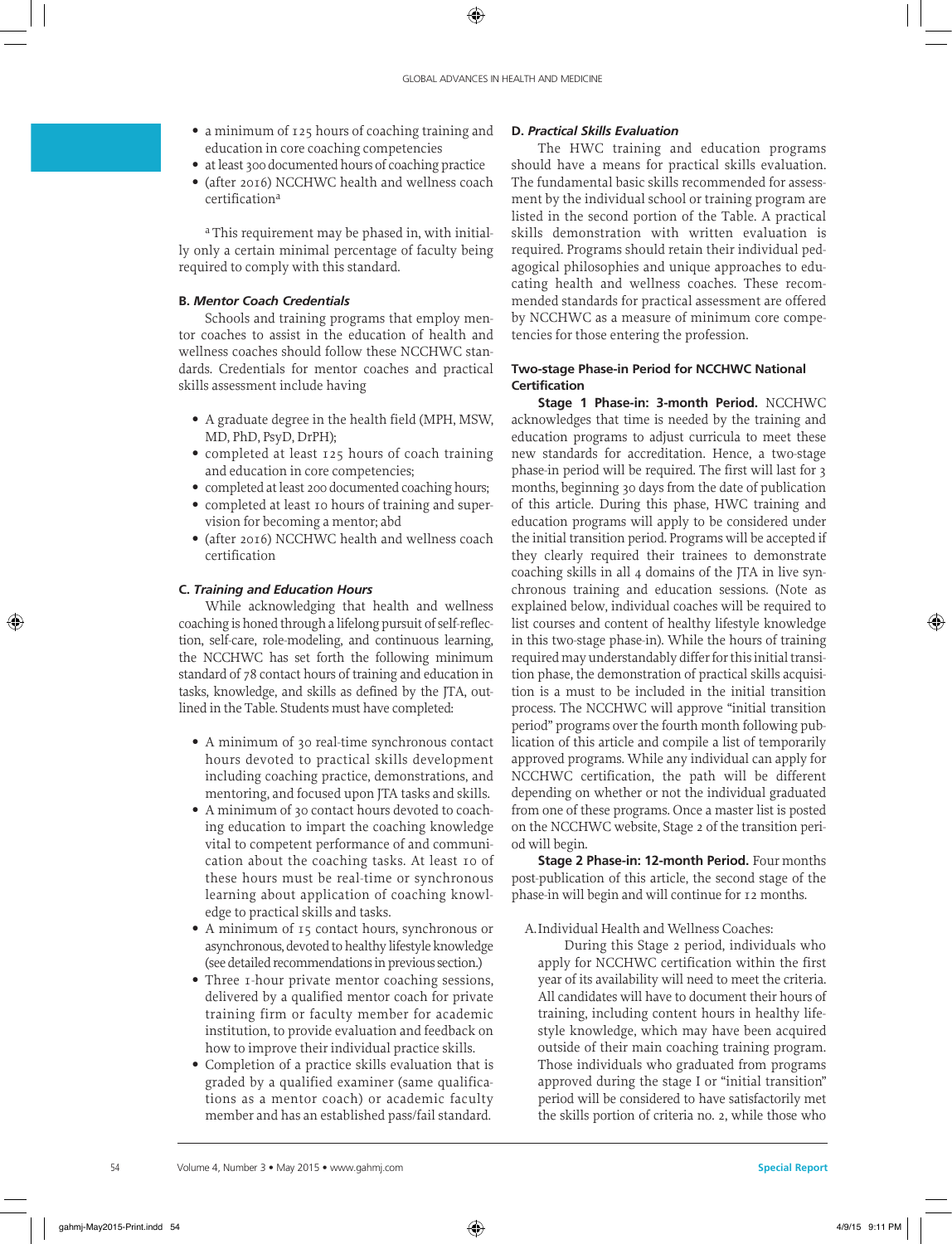completed health and wellness coach training programs that did not require demonstration of practical skills will be offered an alternative mechanism for demonstration of skills: completion of 3 mentored coaching sessions.

Approved mentor coaches operate independently of and have no formal affiliation with NCCHWC. Payment and arrangements are made between the candidate and the mentor coach. The purpose of these sessions is to give the candidates an opportunity to hear about and reflect on current practice skill level, to get feedback regarding their coaching skills, and to consider if more training and education should be pursued prior to application for the certification. However, candidates may still make the choice to apply for the certification regardless of the mentor's recommendation.

Again, this NCCHWC guideline is in place during this 12-month phase-in period only. In other words, the candidate must have 3 mentor coaching sessions and pass the national certification examination within 12 months in order to avoid having to retrain/attend an NCCHWC-accredited program. After this Stage 2 period closes, a graduate of a program that did not meet full criteria at the time of the graduate's program completion will have to retrain with a fully accredited program in order to sit for the NCCHWC national certification examination.

B. Health and Wellness Coach Training and Educational Programs:

During this Stage 2 transition, programs will have the opportunity to apply for full NCCHWC program accreditation. They will be required to demonstrate the aspects of HWC training and education noted in the earlier section "Criteria for Future Health and Wellness Coach Training and Education Program Accreditation." Details for the process and cost for accreditation are in development and will be posted on the www. ncchwc.org website.

### **Recertification**

NCCHWC recommends that recertification will be earned by documenting that a minimum of 45 hours of coaching continuing education and 100 coaching sessions every 3 years was done. Of the documented 100 coaching sessions, at least 75% of the time should be spent coaching (vs educating) and 25% can be spent discussing healthy lifestyle and other health specific information.

As noted above, a documented log of health coaching sessions must meet HIPAA guidelines and thus maintain client confidentiality while still allowing accumulation of meaningful data for recertification. A certification company hired by NCCHWC will be responsible to maintain the records of coaches selfreporting and documentation.

Additionally, NCCHWC acknowledges that many

### **National Health and Wellness Coach Certification Timeline**

#### **Transition Phase**

*Transition Phase for NCCHWC Approval of HWC Training & Education Programs* 

- • Approval of Transition Programs will occur from July 1st to September 30th, 2015.
- • Approved Transition Programs will be listed on NCCHWC website by October 1, 2015.
- • Approval will expire June 30, 2016.

*12-month Transition Phase for NCCHWC HWC Certification* 

- Starts at launch of NCCHWC HWC Certification, anticipated by January 2016, and continues for 12 months following the launch of certification
- Coaches may apply for NCCHWC Certification if they have completed an NCCHWC Approved Transition Program or they submit a portfolio application

### **Permanent Phase**

*Permanent Phase for NCCHWC Accreditation of HWC Training & Education Programs*

Starts at time of launch of Transition Phase of HWC Certification

*Permanent Phase for NCCHWC HWC Certification*

- Starts 12 months after launch of HWC Certification
- • Coaches must complete an NCCHWC Accredited Health & Wellness Coach Training & Education Program

health and wellness coaches are required to provide health education or consulting services at work (disease management firms, insurance companies, health promotion corporate services). Not all of their working sessions are solely coaching conversations, hence, the difference in total hours of coaching vs educating.

### **SUMMARY**

National standards are needed to bring a greater evidence base to the field of HWC, to provide HWC educators and trainers a benchmark for education and training and to offer the public a means for readily finding and working with well-informed health and wellness coaches who have demonstrated core competencies through assessment of knowledge and practical skills as determined by a national standard. It is worth noting, however, that a limitation NCCHWC faces in its aim to advance the profession is that in order to make headway, standards need to be voluntarily accepted by the field at large and the invested players in the greater healthcare system.

There are no federally, state, or locally mandated requirements for licensure, certification, or registration of health and wellness coaches. It is customary that